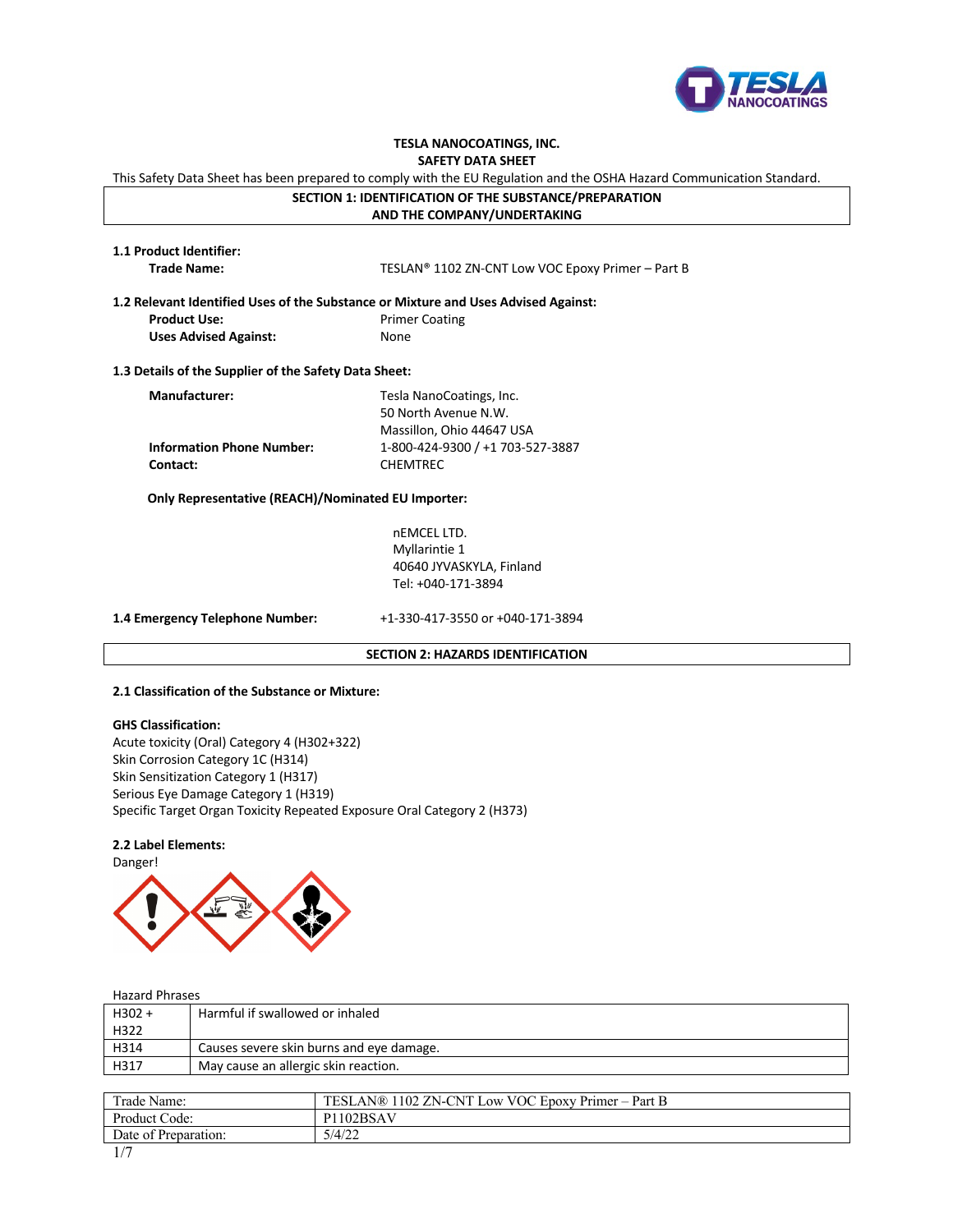

| H319 | Causes serious eve irritation                                                   |
|------|---------------------------------------------------------------------------------|
| H373 | May cause damage to organs through prolonged or repeated exposure if swallowed. |

# Precautionary Phrases

| P260     | Do not breathe mist, vapours, or spray.                                                                        |
|----------|----------------------------------------------------------------------------------------------------------------|
| P264     | Wash thoroughly after handling.                                                                                |
| P272     | Contaminated work clothing should not be allowed out of the workplace.                                         |
| P280     | Wear protective gloves, protective clothing, eye protection and face protection.                               |
| P305+    | IF IN EYES: Rinse cautiously with water for several minutes. Remove contact lenses, if present and easy to do. |
| P351+    | Continue rinsing.                                                                                              |
| P338     |                                                                                                                |
| P303+    | IF ON SKIN (or hair): Take off immediately all contaminated clothing. Rinse skin with water or shower.         |
| $P361 +$ |                                                                                                                |
| P353     |                                                                                                                |
| P363     | Wash contaminated clothing before reuse.                                                                       |
| P304+    | IF INHALED: Remove victim to fresh air and keep at rest in a position comfortable for breathing.               |
| P340     |                                                                                                                |
| P301+    | IF SWALLOWED: Rinse mouth. Do NOT induce vomiting.                                                             |
| $P330 +$ |                                                                                                                |
| P331     |                                                                                                                |
| P310     | Immediately call a POISON CENTER or doctor or physician.                                                       |
| $P333 +$ | If skin irritation or rash occurs: Get medical advice/attention.                                               |
| P313     |                                                                                                                |
| P405     | Store locked up.                                                                                               |
| P501     | Dispose of contents and container in accordance with local and national regulations.                           |

**2.3 Other Hazards:** Corrosive. Components of the product may affect the nervous system. May cause sensitization by skin contact.

# **SECTION 3: COMPOSITION/INFORMATION ON INGREDIENTS**

# **3.2 Mixture:**

| <b>Chemical Name</b>  | CAS#           | EINECS#      | <b>EU Classification</b><br>(67/548/EEC) | <b>CLP Annex VI</b><br><b>Classification</b>      | %          |
|-----------------------|----------------|--------------|------------------------------------------|---------------------------------------------------|------------|
| Polyamide             | Not Available  |              |                                          |                                                   | $10 - 20%$ |
| Benzyl alcohol        | $100 - 51 - 6$ | 603-057-00-5 | Xn, C, Xi                                | Acute Tox. 4; Eye Irrit.<br>2A; H302 + H332, H319 | $10 - 20%$ |
| Cycloaliphatic amine  | Not Available  |              |                                          |                                                   | $10 - 25%$ |
| Polyamide             | Not Available  |              |                                          |                                                   | $5 - 10\%$ |
| Tertiary amine        | Not Available  |              |                                          |                                                   | $1 - 3%$   |
| Aliphatic amines      | Not Available  |              |                                          |                                                   | $1 - 3%$   |
| <b>Tertiary Amine</b> | Not Available  |              |                                          |                                                   | $10 - 20%$ |

CHEMICAL FAMILY: Amine. The remaining components are trade secret.

See Section 16 for further information on GHS Classification.

# **SECTION 4: FIRST AID MEASURES**

# **4.1 Description of First Aid Measures:**

**General Advice:** Seek medical advice. If breathing has stopped or is labored, give assisted respirations. Supplemental oxygen may be indicated. If the heart has stopped, trained personnel should begin cardiopulmonary resuscitation

| $Trade_1$<br>Name:   | <b>TESI</b><br>VOC Epoxy Primer -<br>$\Delta N@$<br>102<br>-CNT<br>$^{\circ}$ ZN-C.<br>Part B<br>Low<br>— I |
|----------------------|-------------------------------------------------------------------------------------------------------------|
| Product Code:        | 1102BSAV<br>D1                                                                                              |
| Date of Preparation: | 5/4/22                                                                                                      |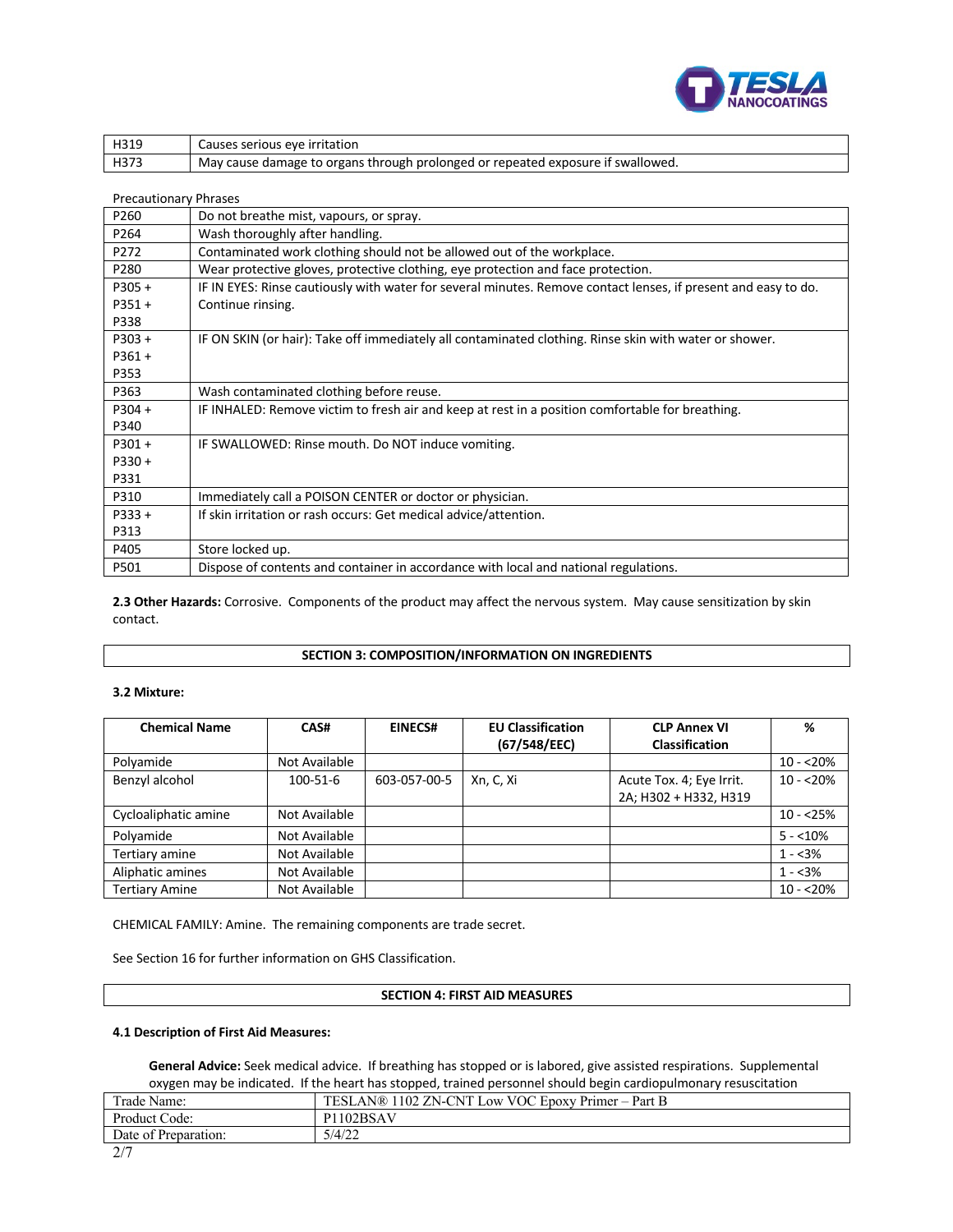

immediately.

**Eye:** Hold eyelids apart, initiate and maintain gentle and continuous irrigation until the patient receives medical care. If medical care is not promptly available, continue to irrigate for one hour.

**Skin:** Immediately remove contaminated clothing, and any extraneous chemical, if possible to do so without delay. Flush immediately with copious amounts of water. Initiate and maintain continuous irrigation until the patient receives medical care. If medical care is not promptly available, continue to irrigate for one hour. Cover wound with sterile dressing. Take off contaminated clothing and shoes immediately.

**Inhalation:** If breathing has stopped or is labored, give assisted respirations. Supplemental oxygen may be indicated. If the heart has stopped, trained personnel should begin cardiopulmonary resuscitation immediately. Move to fresh air. **Ingestion:** If victim vomits when lying on his back, place in the recovery position. Never give anything by mouth to an unconscious person. Prevent aspiration of vomit. Turn victim's head to the side.

**4.2 Most Important symptoms and effects, both acute and delayed:** Eye disease. Skin disorders and allergies. Asthma. Neurological disorders, Liver disorders.

**4.3 Indication of any immediate medical attention and special treatment needed:** Immediate medical attention is required for all routes.

NOTE TO PHYSICIANS: Application of corticosteroid cream has been effective in treating skin irritation.

# **SECTION 5: FIRE-FIGHTING MEASURES**

**5.1 Extinguishing Media:** Use Alcohol-resistant foam, carbon dioxide, dry chemical, dry sand or limestone powder.

### **5.2 Special Hazards Arising from the Substance or Mixture:**

**Formulation of gases:** Incomplete combustion may form carbon monoxide. May generate ammonia gas. May generate toxic nitrogen oxide gases. Burning produces noxious and toxic fumes. Downwind personnel must be evacuated.

# **5.3 Advice for Fire-Fighters:**

Avoid contact with skin. A face shield should be worn. Use personal protective equipment. Wear self contained breathing apparatus for fire fighting if necessary.

Do not allow run-off from fire fighting to enter drains or water courses. Fire residues and contaminated fire extinguishing water must be disposed of in accordance with local regulations.

# **SECTION 6: ACCIDENTAL RELEASE MEASURES**

# **6.1 Personal Precautions, Protective Equipment and Emergency Procedures:**

Use self-contained breathing apparatus and chemically protective clothing. Evacuate personnel to safe areas.

#### **6.2 Environmental Precautions:**

Report spills and releases as required to appropriate authorities. Construct a dike to prevent spreading.

#### **6.3 Methods and Material for Containment and Cleaning Up:**

Approach suspected leak area with caution. Cover with an inert absorbent material and collect into an appropriate chemical waste container for disposal.

# **6.4 Reference to Other Sections:**

Refer to Section 8 for Personal Protective Equipment and Section 13 for Disposal information.

# **SECTION 7: HANDLING AND STORAGE**

**7.1 Precautions for Safe Handling:** Spraying increases the risk of hazardous exposure. In atmospheres where the material is sprayed, workers should avoid contact with aerosols. Do not use sodium nitrite or other nitrosating agents in formulations containing this product. Suspected cancer-causing nitrosamines could be formed. Use only in well-ventilated areas. Avoid breathing vapors and/or aerosols. Avoid contact with skin and eyes. Emergency showers and eye was stations should be

| Trade Name:          | TESLAN®<br>1102 ZN-CNT<br>Low VOC Epoxy Primer – Part B |
|----------------------|---------------------------------------------------------|
| Product Code:        | P <sub>1102</sub> BSAV                                  |
| Date of Preparation: | 5/4/22                                                  |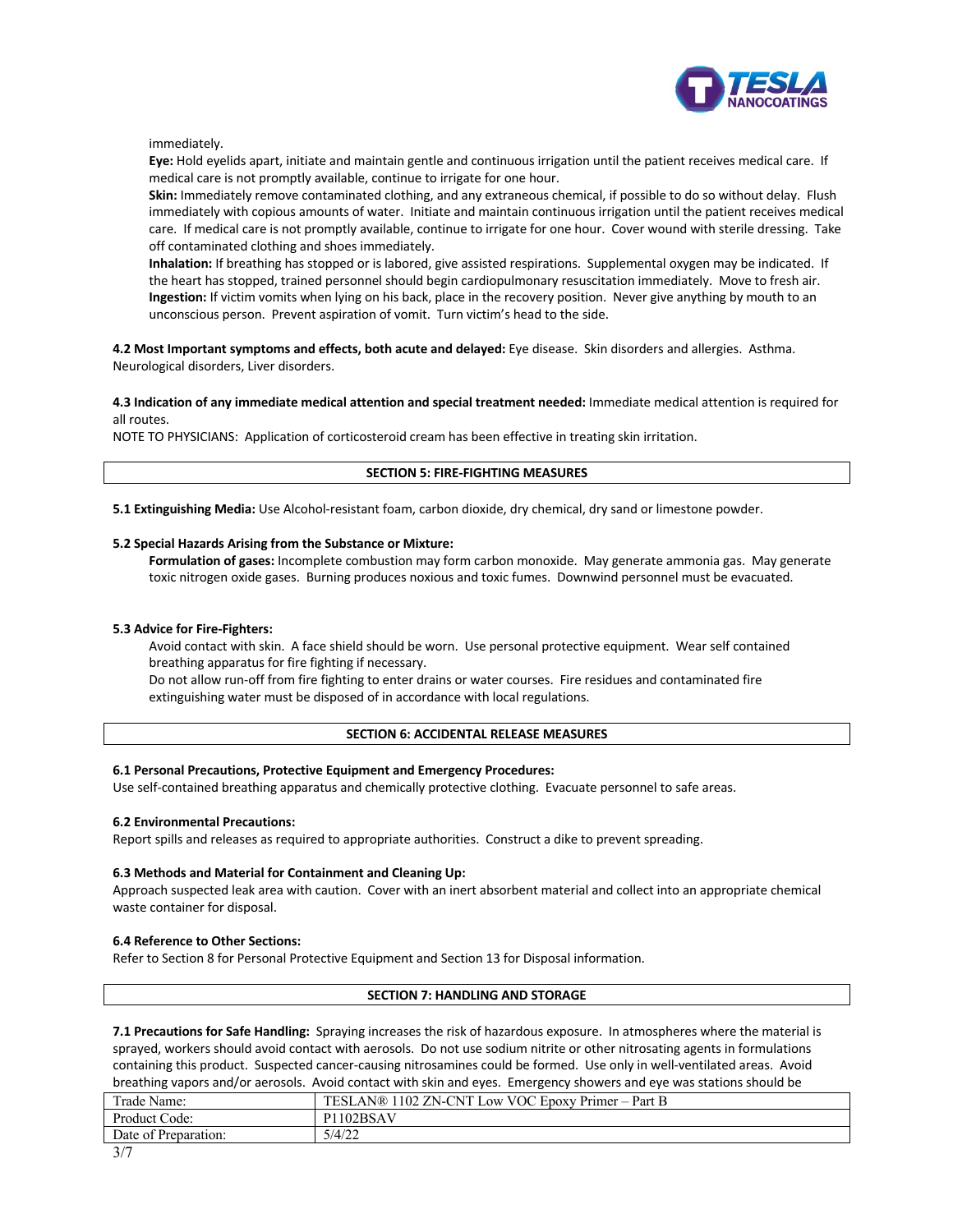

readily accessible. Adhere to work practice rules established by government regulations. Use personal protective equipment. When using, do not eat, drink or smoke.

**7.2 Conditions for Safe Storage, Including any Incompatibilities:** Do not store near acids. Keep containers tightly closed in a dry, cool and well-ventilated place.

# **7.3 Specific end use(s):** Industrial use only

#### **SECTION 8: EXPOSURE CONTROLS/PERSONAL PROTECTION**

### **8.1 Control Parameters:**

| <b>Chemical Identity</b> | Type          | <b>Exposure Limit</b><br><b>Values</b> | <b>Source</b>                                                                                |
|--------------------------|---------------|----------------------------------------|----------------------------------------------------------------------------------------------|
| Benzyl alcohol           | <b>ST ESL</b> | $440 \mu g/m3$                         | US. Texas. Effects Screening Levels (Texas Commission on<br>Environmental Quality) (06       |
|                          | AN ESL        | 10 ppb                                 | US. Texas. Effects Screening Levels (Texas Commission                                        |
|                          | ST ESL        | $100$ ppb                              | US. Texas. Effects Screening Levels (Texas Commission on<br>Environmental Quality) (06 2018) |
|                          | AN ESL        | $44 \mu g/m3$                          | US. Texas. Effects Screening Levels (Texas Commission on<br>Environmental Quality) (06 2018) |
|                          | <b>TWA</b>    | 10 ppm 44.20<br>mg/m3                  | US. OARS. WEELs Workplace Environmental Exposure Level<br>Guide (02 2016)                    |
| Aliphatic amines         | <b>ST ESL</b> | 10 ppb                                 | US. Texas. Effects Screening Levels (Texas Commission on<br>Environmental Quality) (06 2018) |
|                          | AN ESL        | 1 ppb                                  | US. Texas. Effects Screening Levels (Texas Commission on<br>Environmental Quality) (06 2018) |
|                          | AN ESL        | $6 \mu g/m3$                           | US. Texas. Effects Screening Levels (Texas Commission on<br>Environmental Quality) (06 2018) |
|                          | <b>ST ESL</b> | $60 \mu g/m3$                          | US. Texas. Effects Screening Levels (Texas Commission on<br>Environmental Quality) (06 2018) |
|                          | <b>TWA</b>    | 1ppm 6mg/m3                            | US. OARS. WEELs Workplace Environmental Exposure Level<br>Guide (02 2016)                    |

#### **8.2 Engineering Measures:**

**Ventilation:** Provide natural or explosion-proof ventilation adequate to ensure concentrations are kept below exposure limits.

**Eye Wash/Safety Showers:** Provide readily accessible eye wash stations and safety showers.

# **Personal Protective Equipment:**

**Respiratory Protection:** Spraying increases the risk of hazardous exposure. In atmospheres where the material is sprayed, workers should avoid contact with aerosols through proper engineering controls such as exhaust ventilation and/or proper protective equipment such as, a full-face air-supplied respirators. Wear appropriate respirator when ventilation is inadequate.

**Skin Protection:** Impervious clothing. Full rubber suit, (rain gear), slicker suit. Rubber or plastic boots. Impervious chemical resistant gloves are required. Contact your glove supplier for selection assistance.

**Eye Protection:** Chemical safety goggles and a face shield are recommended.

**Other Protective Equipment:** Impervious clothing as needed to avoid skin contact and contamination of personal clothing. An eye wash facility and safety shower should be available in the work area.

# **SECTION 9: PHYSICAL AND CHEMICAL PROPERTIES**

### **9.1 Information on basic Physical and Chemical Properties:**

| <b>Appearance:</b> Amber liquid | Water Solubility: No data available               |
|---------------------------------|---------------------------------------------------|
|                                 |                                                   |
| Trade Name:                     | TESLAN® 1102 ZN-CNT Low VOC Epoxy Primer – Part B |
| Product Code:                   | P <sub>1102</sub> BSAV                            |
| Date of Preparation:            | 5/4/22                                            |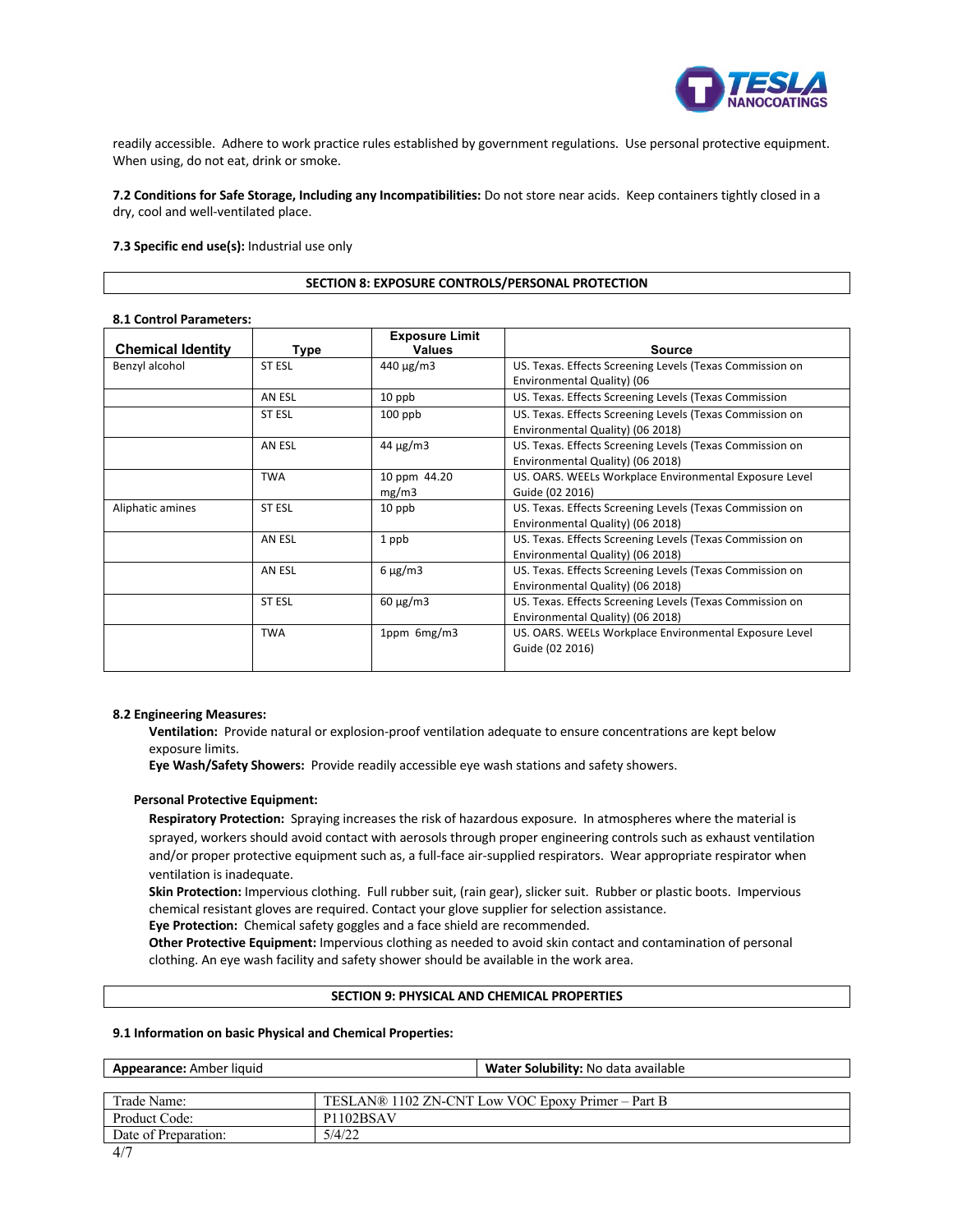

| <b>Odor:</b> Ammonia like odor                     | Relative vapour density: Not applicable                    |  |
|----------------------------------------------------|------------------------------------------------------------|--|
| Odor Threshold: No data available                  | Relative density: No data available                        |  |
| <b>pH:</b> Alkaline                                | Partition coefficient (n-octanol.water): No data available |  |
| Melting Point/Freezing Point: No data available    | Autoignition Temperature: No data available                |  |
| Boiling Point: $>212^{\circ}F$ ( $>100^{\circ}C$ ) | Decomposition Temperature: No data available               |  |
| Flash Point: 200°F (>93.4°C)                       | Viscosity: 2,000 - 3500 mPa.s at 77°F (25°C)               |  |
| Evaporation Rate: No data available                | Molecular Weight: No data available                        |  |
| Flammable Limits: Not applicable                   | Density: 63.052 lb/ft3 (1.01 g/cm3) at 70°F (21°C)         |  |
| Vapor Pressure: 10.37mmHg at 70°F (21°C)           |                                                            |  |

# **SECTION 10: STABILITY AND REACTIVITY**

**10.1 Reactivity:** No data available.

**10.2 Chemical Stability:** Stable under normal storage and handling conditions.

**10.3 Possibility of Hazardous Reactions:** Hazardous polymerization will not occur. N-Nitrosamines, many of which are known to be potent carcinogens, may be formed when the product comes in contact with nitrous acid, nitrites, or atmospheres with high nitrous oxide concentrations. Product may slowly corrode copper, aluminum, zinc and galvanized surfaces. Reaction with peroxides may result in violent decomposition of peroxide possibly creating an explosion.

**10.4 Conditions to Avoid:** No data available.

**10.5 Materials to Avoid:** Reactive metals (e.g. sodium, calcium, zinc etc.). Materials reactive with hydroxyl compounds. CAUTION! N-Nitrosamines, many of which are known to be potent carcinogens, may be formed when the product comes in contact with nitrous acid, nitrites or atmospheres with high nitrous oxide concentrations. Nitrous acid and other nitrosating agents. Organic acids (e.g. acetic acid, citric acid etc.). Mineral acids. Sodium hypochlorite. Product slowly corrodes copper, aluminum, zinc and galvanized surfaces. Reaction with peroxides may result in violent decomposition of peroxide possibly creating an explosion. Oxidizing agents.

**10.6 Hazardous Decomposition Products:** Combustion will produce oxides of carbon and nitrogen, ammonia, nitric acid, nitrosamine, smoke and hydrocarbons. Aldehydes. Flammable hydrocarbon fragments.

# **SECTION 11: TOXICOLOGICAL INFORMATION**

# **11.1 Information on Toxicological Effects:**

# **Potential Health Effects:**

**Eye:** Corneal edema may give rise to a perception of "blue haze" or "fog" around lights. Exposed individuals may see rings around bright lights. This effect is temporary and has no known residual effect. Product vapour can cause glaucopsia (corneal edema) when absorbed into the tissue of the eye from the atmosphere. Causes eye burns. May cause blindness.

**Skin:** Causes skin burns. If absorbed throug the skin, may cause central nervous system effects, such as headache, nausea, dizziness, confusion, breathing difficulties.

**Inhalation:** This product presents and elevated inhalation health risk when used in spray or aerosol applications. Harmful if inhaled and may cause delayed lung injury. Can cause severe eye, skin and respiratory tract burns. Risk of serious damage to the lungs (by inhalation). May cause nose, throat, and lung irritation. Inhalation of aerosol may cause irritation to the upper respiratory tract. May cause central nervous system effects such as, headaches, nausea, dizziness, confusion, breathing difficulties. Severe cases of overexposure can result in respiratory failure. In high concentrations, may cause asphyxiation. Symptoms may include loss ofmobility/consciousness. Victim may not be aware of asphyxiation.

**Ingestion:** If ingested, severe burns of the mouth and throat, as well as a danger of perforation of the esophagus and the

| Frade Name:          | 1102 ZN-CNT Low VOC Epoxy Primer – Part B<br>TESLAN® |
|----------------------|------------------------------------------------------|
| Product Code:        | 102BSAV<br>D1                                        |
| Date of Preparation: | 5/4/22                                               |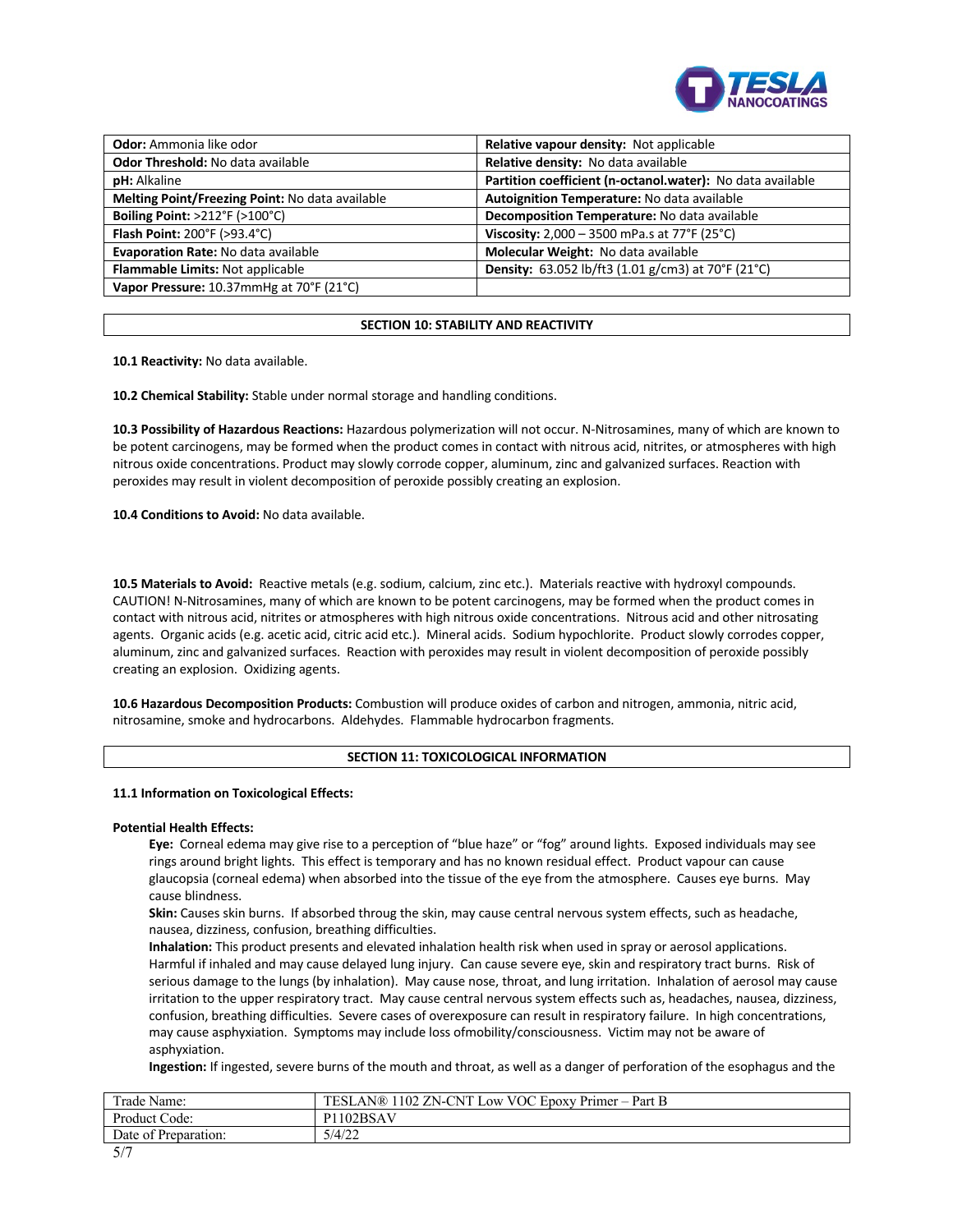

stomach. **Symptoms:** No data available.

**Acute Toxicity Values**: Acute toxicity (list all possible routes of exposure) **Oral** ATEmix: 855.08 mg/kg **Dermal** Product: Acute toxicity estimate: > 5,000 mg/kg **Inhalation** Product: Not classified for acute toxicity based on available data. **Skin corrosion/irritation:** No data available.

**Eye damage/irritation:** Corneal edema may give rise to a perception of "blue haze" or "fog" around lights. This effect is temporary and has no known residual effect. Product vapor can cause glaucopsia (corneal edema ) when absorbed into the tissue of the eye from the atmosphere.

**Respiratory Irritation:** No data available.

**Respiratory Sensitization:** No data available.

**Skin Sensitization:** May cause sensitization of susceptible persons by skin contact. Dermal sensitization to this product or component of this product has been found to cause mild skin sensitization in guinea pigs. Sensitization has occurred in laboratory animals after repeated exposures.

| <b>Germ Cell Mutagenicity:</b><br>In vitro: |                                                                                                                                                                                                                                                                                        |
|---------------------------------------------|----------------------------------------------------------------------------------------------------------------------------------------------------------------------------------------------------------------------------------------------------------------------------------------|
| Product:                                    | No data available                                                                                                                                                                                                                                                                      |
| Components:                                 |                                                                                                                                                                                                                                                                                        |
| Tertiary amine                              | Bacterial reverse mutation assay (e.g. Ames test) (OECD Test Guideline 471): negative<br>Chromosome aberration test in vitro (OECD Test Guideline 473): Non clastogenic<br>In vitro mammalian cell gene mutation test (OECD Test Guideline 476): none mutagenic /<br>genotoxic effects |
| In vivo                                     |                                                                                                                                                                                                                                                                                        |
| Product:                                    | No data available                                                                                                                                                                                                                                                                      |
| Carcinogenicity: No data available.         |                                                                                                                                                                                                                                                                                        |

**Reproductive Toxicity:** No data available.

# **Specific Target Organ Toxicity:**

Single Exposure: No data available

Repeat Exposure: No data available.

**Aspiration Hazard:** No data available.

**Delayed and Immediate Effects and Chronic Effects from Short and Long Term Exposure:** This product contains no listed carcinogens according to IARC, ACGIH, NTP and/or OSHA in concentrations of 0.1 percent or greater. May cause allergic skin reaction. Eye disease. Skin disorders and allergies. Asthma. Neurological disorders. Liver disorders.

| Trade Name:          | 1102 ZN-CNT<br>VOC Epoxy Primer-<br><b>TESLAN®</b><br>Part B<br>Low |
|----------------------|---------------------------------------------------------------------|
| Product<br>Code:     | P <sub>1102</sub> BSAV                                              |
| Date of Preparation: | 5/4/22                                                              |
|                      |                                                                     |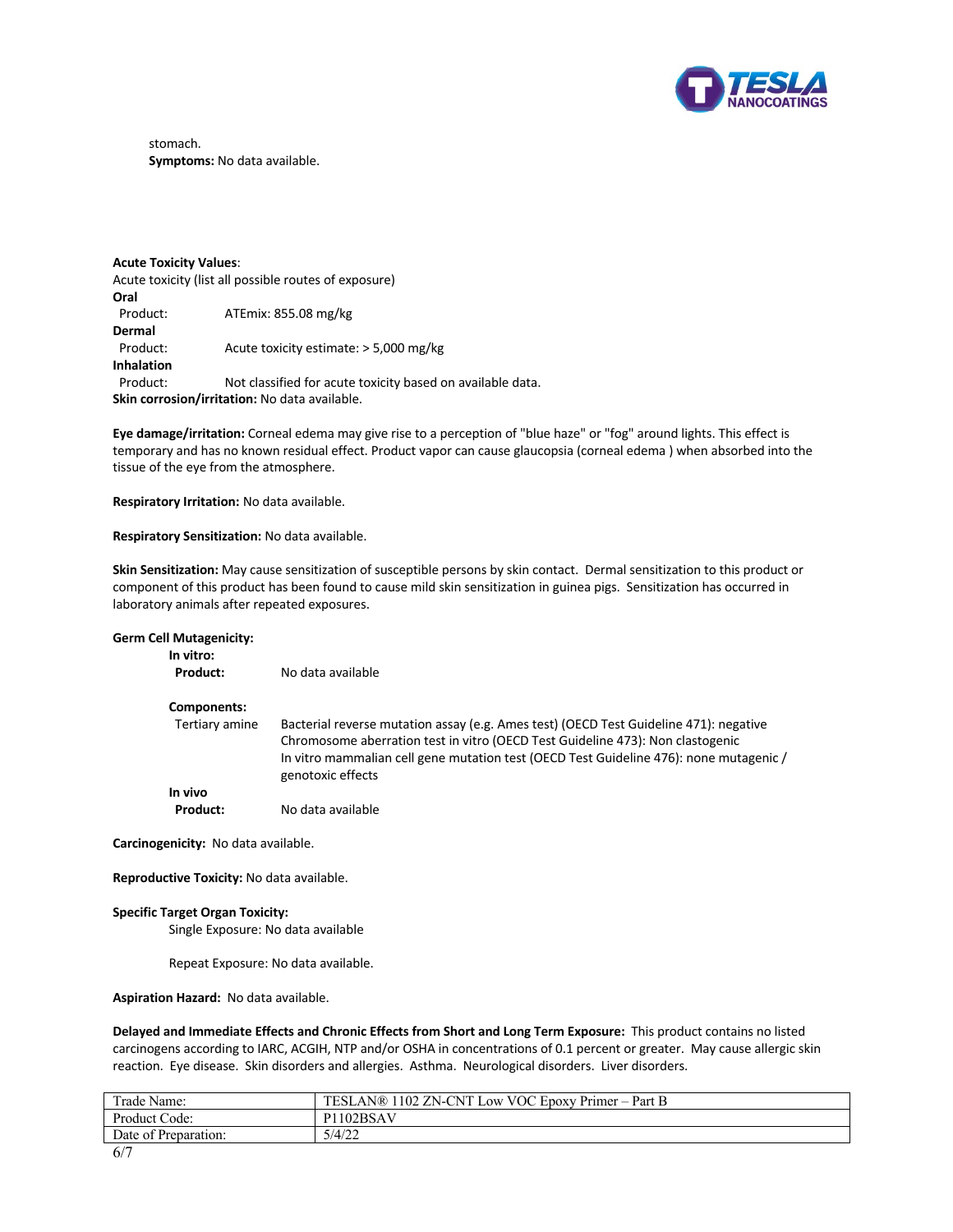

# **SECTION 12: ECOLOGICAL INFORMATION**

# **12.1 Toxicity**

No data available for the mixture. The following information are for the components:

Cycloaliphatic amine: 96 hr LC0 Golden orfe (Leuciscus idus)- 46 mg/L; 96 hr LC50 Golden orfe (Leuciscus idus)- >100 mg/L; 48 hr EC50 Daphnia magna-6.84 mg/L; 72 hr EC50 Algea- 140-200 mg/L

**12.2 Persistence and Degradability:** No data available.

**12.3 Bioaccumulative Potential:** No data available.

**12.4 Mobility in Soil:** No data available.

**12.5 Results of PBT and vPvB Assessment:** No data available.

**12.6 Other Adverse Effects:** Not applicable

### **SECTION 13: DISPOSAL CONSIDERATIONS**

# **13.1 Waste Treatment Methods:**

Waste from residues/unused products: Contact supplier if guidance is required. Contaminated Packaging: Dispose in accordance with all local, state and federal regulations.

### **SECTION 14: TRANSPORTATION INFORMATION**

|                     | <b>14.1 UN</b><br><b>Number</b> | 14.2 UN Proper Shipping Name | 14.3 Hazard<br>Class(s) | 14.4 Packing<br>Group | 14.5<br>Environmental<br><b>Hazards</b> |
|---------------------|---------------------------------|------------------------------|-------------------------|-----------------------|-----------------------------------------|
| <b>US DOT</b>       | UN3066                          | Paint                        | 8                       | PG III                | No                                      |
| <b>Canadian TDG</b> | UN3066                          | Paint                        | 8                       | PG III                | No                                      |
| <b>EU ADR/RID</b>   | UN3066                          | Paint                        | 8                       | PG III                | No                                      |
| <b>IMDG</b>         | UN3066                          | Paint                        | 8                       | PG III                | No                                      |
| IATA/ICAO           | UN3066                          | Paint                        | 8                       | PG III                | No                                      |

# **SECTION 15: REGULATORY INFORMATION**

# **15.1 Safety, Health and Environment Regulations/Legislation Specific for the Substance or Mixture:**

# **U.S. FEDERAL REGULATIONS:**

Toxic Substance Control Act (TSCA) 12(b) Components(s): None

# **SARA TITLE III:**

# **Hazard Category for Section 311/312:**

| <b>Chemical Identity</b> | <b>Threshold Planning Quantity</b> |
|--------------------------|------------------------------------|
| Polyamide                | 10000 lbs                          |
| Benzyl alcohol           | 10000 lbs                          |
| Cycloaliphatic amine     | 10000 lbs                          |

| Trade Name:          | TESLAN® 1102 ZN-CNT Low VOC Epoxy Primer – Part B |
|----------------------|---------------------------------------------------|
| Product Code:        | 102BSAV                                           |
| Date of Preparation: | 5/4/22                                            |
| $-1$                 |                                                   |